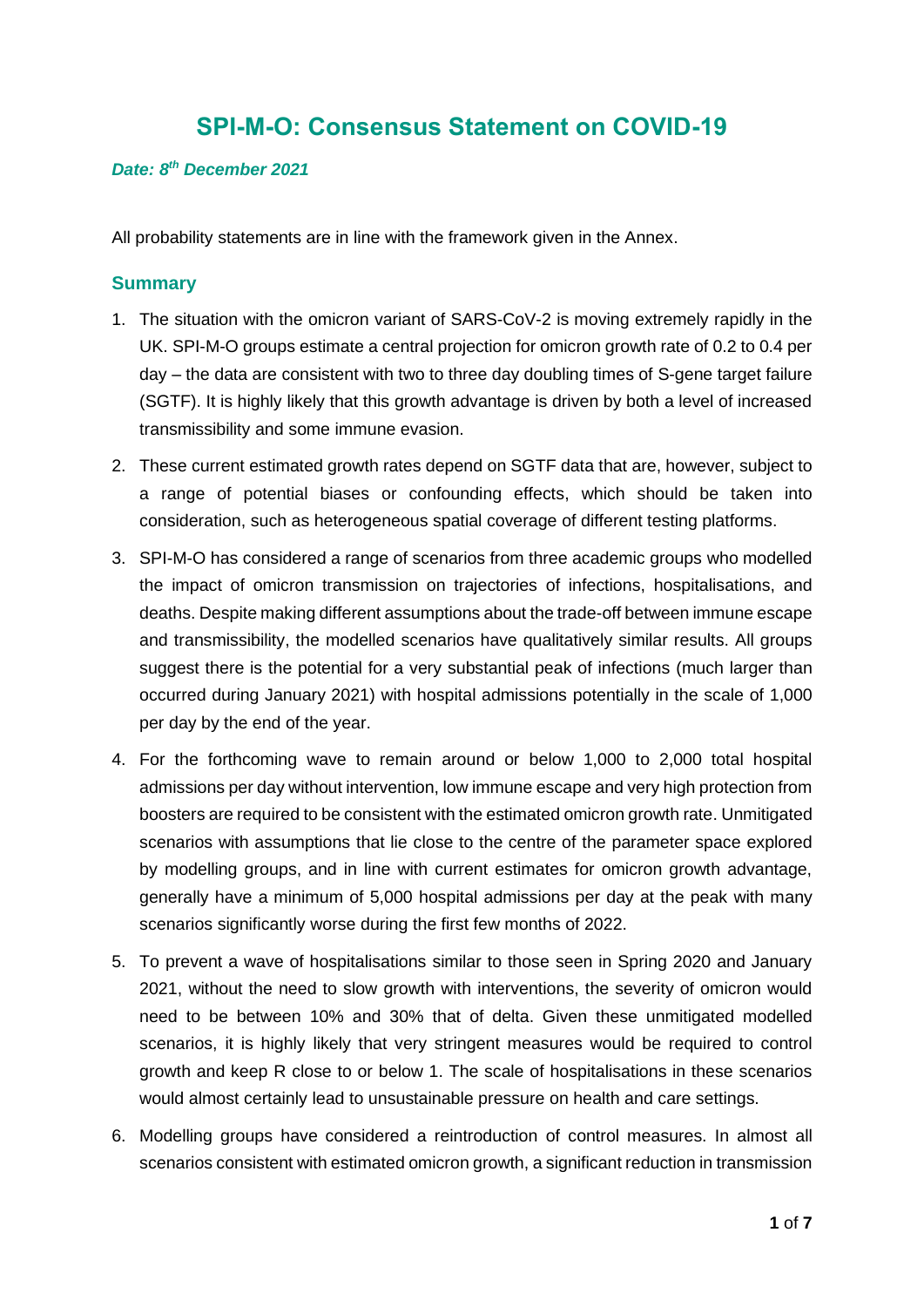(similar in scale to the national lockdown implemented in January 2021 and the "pingdemic" in July 2021) is required to keep hospitalisations below the height of previous peaks. Earlier intervention also reduces the wave of hospitalisations. This is particularly the case with short infection doubling times such as those currently observed.

## **Omicron variant**

- 7. The situation with the omicron variant of SARS-CoV-2 is moving extremely rapidly with initial data from the UK that is consistent with the course of the epidemic already seen in South Africa. SPI-M-O groups estimate a central projection for omicron growth rate of 0.2 to 0.4 per day. This is consistent with doubling times of S-gene target failure (SGTF) data of two to three days and suggests a significant growth advantage in the UK with the fastest growth ever of SARS-CoV-2 seen in the UK since its emergence in early 2020.
- 8. It is highly likely that this growth advantage is driven by both a level of increased transmissibility and some immune evasion but deconvoluting the relative contributions will take at least three weeks.
- 9. These current estimated growth rates depend on SGTF data, which is fast becoming a good proxy indicator for omicron in the UK. They are, however, subject to a range of potential biases or confounding effects which should be taken into consideration. Coverage across the UK is not complete with, for example, known reporting delays in the North East and Yorkshire and low coverage in much of the South West and parts of South East England. Low SGTF coverage of pillar 1 laboratories (i.e. tests in clinical settings) may also cause delay or reduce estimation of the scale of omicron cases. Without improved data coverage in these areas, as well as data reporting in Wales and Northern Ireland, it will be very difficult to be able to fully identify omicron cases as it spreads.
- 10. These data are subject to the same reporting delays after symptom onset as other community testing data. As analyses are being conducted at pace, it is possible that fluctuations in the most recent data may skew subsequent trajectories for scenarios, particularly at a sub-nation or lower tier local authority (LTLA) level, where there may be substantial spatial heterogeneity. Suspected cases of omicron are also currently being prioritised operationally towards laboratories that are able to conduct SGTF assays, which may also bias these data.
- 11. Despite these flaws in the SGTF data, the rapid rate of increasing cases means that it is highly likely there are currently thousands of new omicron infections per day in the UK. These are almost certainly no longer dominated by infections associated with travel from other countries, but instead reflect community transmission.
- 12. Given the known data issues around the festive period and potential for different testseeking behaviours, it is possible the scale of cases and hospitalisations over this period will be very difficult to track at a critical time for the epidemic.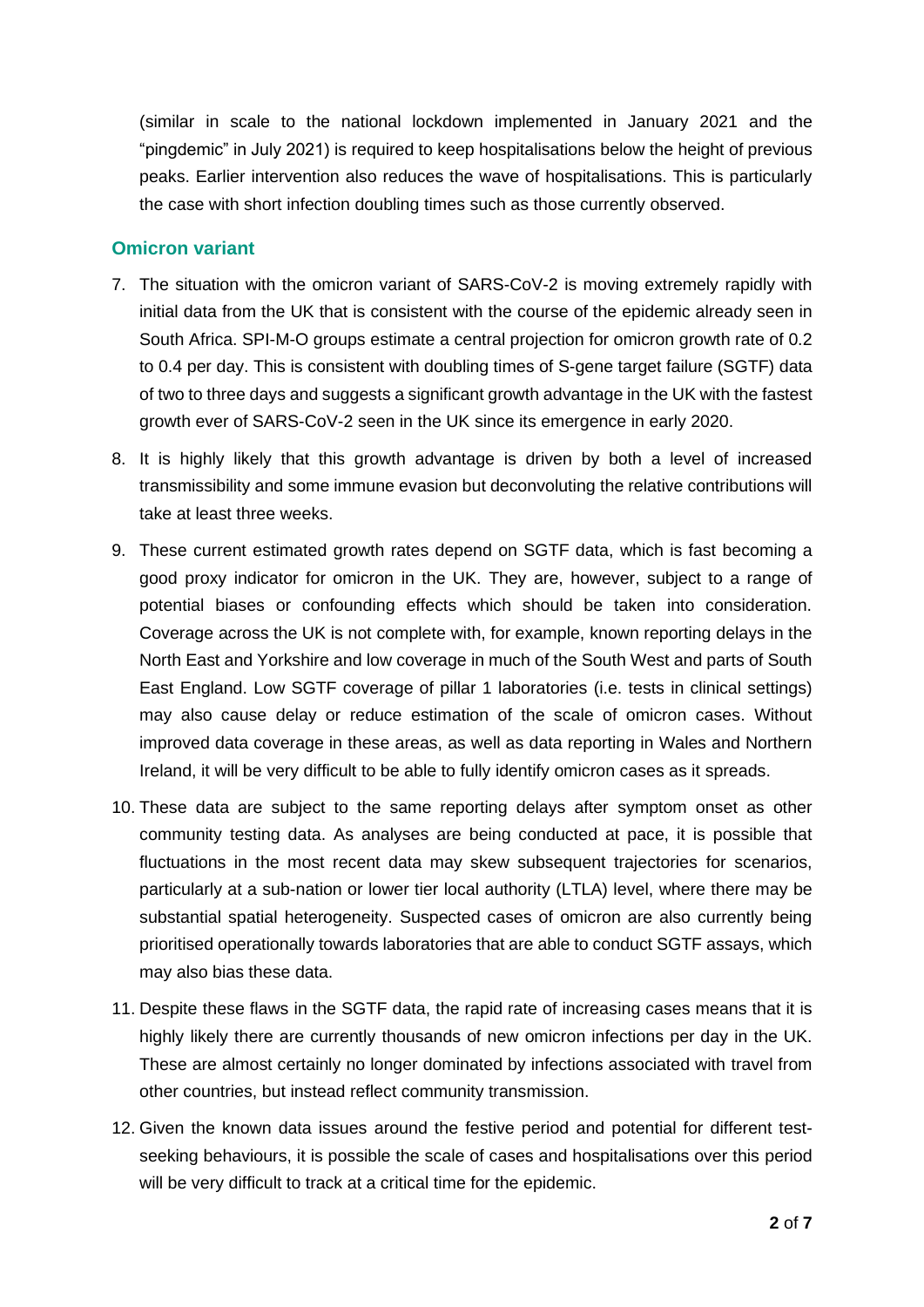- 13. The relative severity of omicron compared to delta remains unknown. Changes in the level of hospitalisations will broadly scale linearly with changes in severity, assuming no change in hospital capacity as admissions increase, and even a marked decrease in severity is unlikely to offset the impact of a larger susceptible pool (a consequence of immune escape) or increased transmissibility; it would be easier to halve the number of infections than the infection hospitalisation rate (IHR).
- 14. The burden of disease for any wave of omicron infection will depend on the size of the pool of people susceptible to infection, which in turn depends on the numbers of people vaccinated, boosted, or recovered from natural infection and the level of protection each of these affords. Depending on omicron's immune escape mechanisms, it is likely that the pool of people susceptible to infection with omicron is much larger than those who could catch delta. If this is true, then transmission will increase substantially.
- 15. The mechanisms that are driving omicron's growth advantage will affect which populations are most impacted: if omicron has higher transmissibility, this will be susceptible individuals; if omicron has lower vaccine and booster effectiveness, this will be those in older age groups; and if omicron lowers cross-reactivity against natural immunity, this will be those who have been infected and subsequently recovered. If omicron's immune escape reduces vaccine effectiveness against hospitalisation from, say, 96% to 92%, that would effectively *double* the number of vaccinated individuals who are **not** protected from hospitalisation.
- 16. The interaction between the two main SARS-CoV-2 variants in the UK population, delta and omicron, will also be important. There is the possibility that they may coexist with delta and omicron circulating in different populations. This could happen in theory if, for example, there is poor cross-immunity for delta after omicron infection. SPI-M-O's consensus, however, is that omicron's growth advantage will likely lead to it outcompeting delta.

## **Overview of possible omicron scenarios**

- 17. SPI-M-O has considered a range of scenarios from three academic groups who modelled the impact of omicron transmission on trajectories of infections, hospitalisations, and deaths. Despite making different assumptions about the trade-off between immune escape and transmissibility, the modelled scenarios have qualitatively similar results.
- 18. Any wave of significant infection, almost irrespective of immune escape, will spill over into hospitalisations, and ultimately deaths. All groups suggest that, without any mitigations, there is the potential for a very substantial peak of infections much larger than occurred during the winter wave of January 2021. The rapid rate of increase of omicron cases currently observed suggests that hospital admissions could be of the order of 1,000 per day by the end of 2021.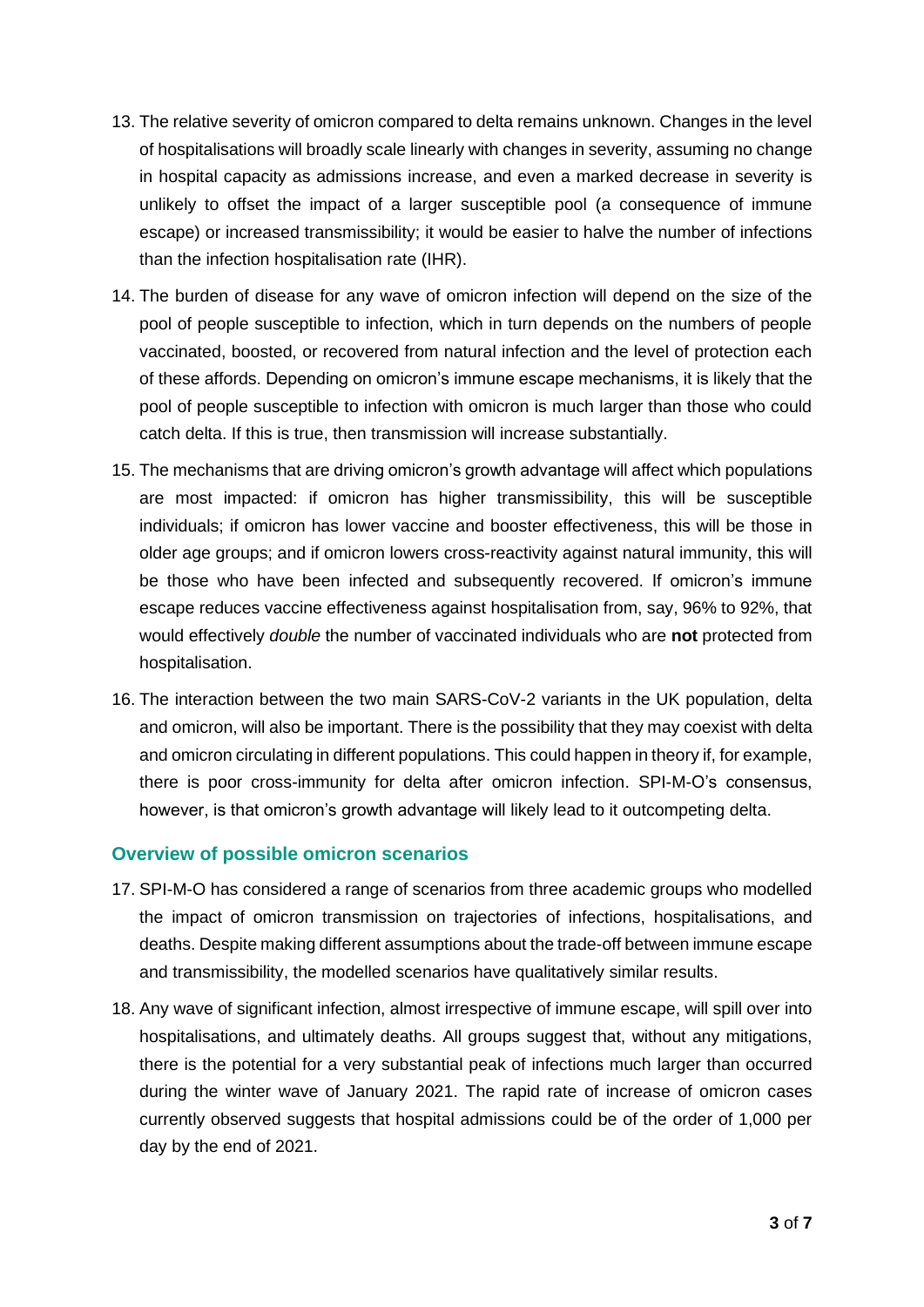- 19. Even assuming the lower end of estimates of omicron's observed growth rate, many scenarios see hospitalisations close to or above previous peak levels, if there is no reduction in transmission. The situations in which the estimated peak of the epidemic is around or below 1,000 to 2,000 total hospital admissions per day without intervention require low immune escape and very high protection from boosters to be consistent with estimated growth. Unmitigated scenarios with assumptions that lie closer to the centre parameter space explored by modelling groups, and in line with current estimates for omicron growth advantage, generally have a minimum of 5,000 hospital admissions per day at the peak, with many scenarios significantly larger during the first few months of 2022.
- 20. One group estimates that, to prevent waves of hospitalisations of a similar scale to those seen in Spring 2020 and January 2021 without the need to slow growth, the severity of omicron would need to be between 10% and 30% of delta. There currently remains no strong evidence that omicron infections are either more or less severe than delta infections. It will take several weeks (four to six, subject to any disruption to data streams over the festive period) for this evidence to accrue.
- 21. These expected large waves of hospitalisations do include the impact of booster vaccinations and their roll out to the whole adult population. In the absence of any other mitigations, omicron spreads so fast through the population that individuals are infected before boosters can be offered to and elicit an immune response in all adults (assuming an average roll out of three to three and a half million booster doses per week).
- 22. Another SPI-M-O group has used a simpler modelling approach to consider similar parameters that focus on increased transmission compared to delta, decreased protection from vaccination and onward transmission relative to delta, and the impact of waning and boosting of such protection. This analysis provides information on the size of the epidemic rather than the dynamic trajectory. It confirms that the R value and total admissions and deaths increase as assumptions about the degree of immune escape and transmissibility for omicron increase. This concurs with the dynamic modelling in concluding that, without very substantial reductions in mixing, a large wave of omicron infections is to be expected with its associated hospitalisations and deaths.

#### **Impact of restrictions on possible scenarios**

23. Given these unmitigated modelled scenarios, it is highly likely that very stringent measures would be required to control growth and keep R close to or below 1. The scale of hospitalisations in unmitigated scenarios would almost certainly lead to unsustainable pressure on health and care settings. Reducing the total number of infections and delaying any wave would allow more time for boosters to be rolled out and for vaccinations and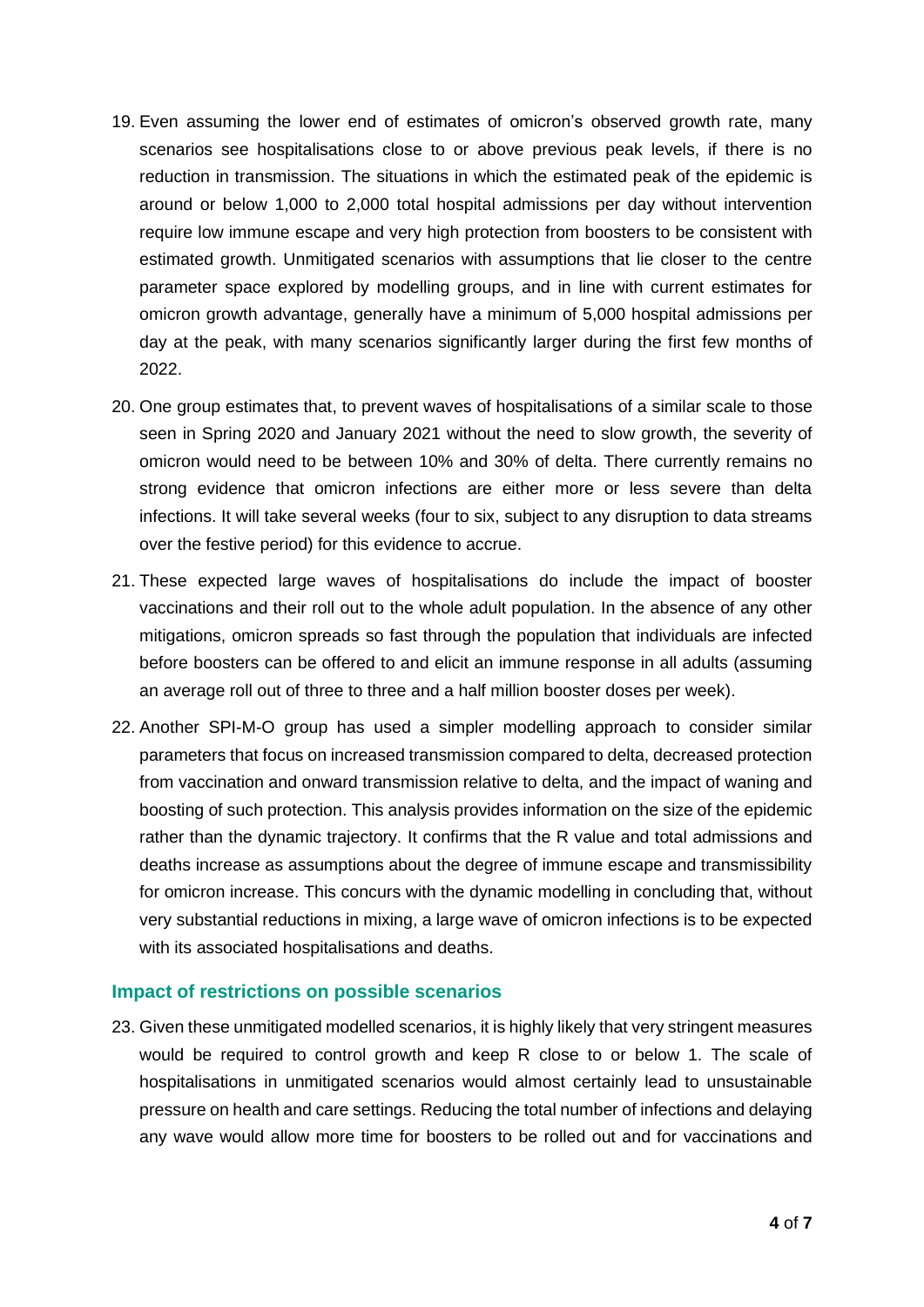therapeutics to be modified to combat omicron, as well as preventing such pressure on health services.

- 24. Modelling groups have considered a return to stringent measures, either implementation of Plan B<sup>1</sup>, different phases previously seen in the Roadmap out of lockdown for England from earlier in  $2021^2$  (including a national lockdown), or other methods to reduce transmission. These modelled interventions assume that the impact on transmission is the same as when the measure in question was previously used and do not account for any changes in adherence that might occur on reimplementation.
- 25. In all cases consistent with the estimated omicron growth rate, a significant reduction in transmission is required to keep hospitalisations below the height of previous waves. In most scenarios, these levels of decrease are achieved by interventions similar to the national lockdown implemented in January 2021. Earlier interventions reduce the wave of hospitalisations more effectively. This is particularly the case when the doubling time for infections is so fast. Based on a doubling time of two and a half days, to avoid a peak of 5,000 hospitalisations would require this sort of stringent action to be implemented when, at that time, only around 150 to 200 hospitalisations had been recorded.
- 26. Less stringent interventions can also reduce the size of any peak, but, if used in isolation without more stringent interventions later, will have only relatively little effect.
- 27. Given the inherent delays in disease progression and data processing, growth in admissions and deaths would continue for several weeks even after severe curtailment of transmission. It is probable that, once hospitalisations begin to increase at a rate similar to that of cases, four doublings could already be "in the system" before interventions that slow infections are reflected in slower hospitalisations. With a doubling time of two to three days, any delay to implementation of measures would only compound this.
- 28. Slowing transmission as soon as possible will reduce the number of people who are infected with omicron before they are fully vaccinated / boosted. It will also slow the rate at which omicron overtakes delta and give more time to understand omicron's severity and its other properties.

## **Areas of continued uncertainty and generation time**

29. There remains considerable uncertainty whilst the full range of biological parameters of the omicron variant remain poorly described. Information about omicron's transmissibility and immune escape compared to delta will be significantly improved over the next two weeks, although disentangling the difference between these two may take longer. The

<sup>&</sup>lt;sup>1</sup> [COVID-19 Response: Autumn and Winter Plan 2021;](https://www.gov.uk/government/publications/covid-19-response-autumn-and-winter-plan-2021/covid-19-response-autumn-and-winter-plan-2021) 9<sup>th</sup> November 2021

<sup>&</sup>lt;sup>2</sup> [COVID-19 Response: Spring 2021;](https://www.gov.uk/government/publications/covid-19-response-spring-2021/covid-19-response-spring-2021-summary) 22<sup>nd</sup> February 2021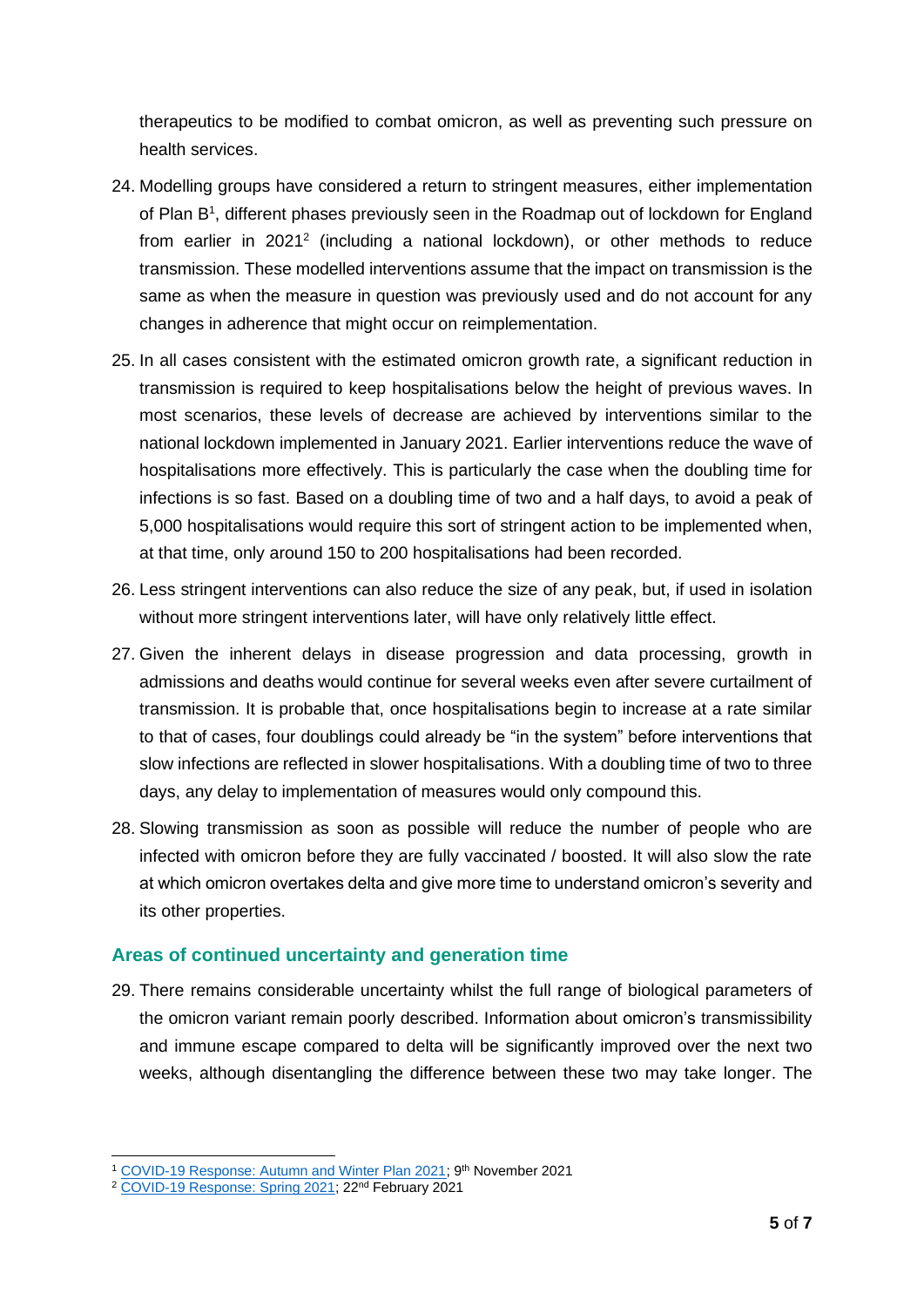uncertainty over severity will take longer to resolve (four to six weeks, subject to any disruption to data streams over the festive period).

- 30. Other uncertainties also remain, such as how omicron infections will move through and affect different age groups, how differently omicron may evade natural and vaccineacquired immunity and how this may hold for booster vaccinations, and the relative scale of reduction in vaccine effectiveness between infection and severe disease. The scenarios considered by SPI-M-O are still informed by assumptions for both vaccine effectiveness and cross protection from previous SARS-CoV-2 infections, and these will need to be considered as real-world data become available.
- 31. Current analyses assume omicron has the same generation time as delta, which is likely but unknown. For a fixed growth rate, such as that currently observed for omicron, the virus's generation time will affect the estimated R value. A shorter mean generation time will mean an R closer to 1, whereas a longer generation time will lead to a more extreme R that is further from 1, i.e. R will be higher when above 1. As omicron's doubling time appears to be so fast, this could imply a quicker generation time than delta.
- 32. For modelled forward projections or scenarios over time, the question of generation time essentially does not affect the results; the growth rate will still match to the data either explicitly or implicitly.
- 33. When evaluating the possible impact of future interventions, however, generation time could have an impact. Where interventions have a population level effect and a widespread reduction of transmission (for example, Roadmap steps, lockdown, etc.) the true R will be closer to 1 than estimated if the generation time is shorter than assumed. For a growing epidemic, therefore, interventions that reduce all transmission could be more effective than expected. For interventions that depend on the time course of an infection (for example, contact tracing, control by lateral flow tests where timing is crucial to detecting infection, etc.) then a true shorter generation time could render these less effective.
- 34. A changed generation time could also affect the relative importance of different transmission networks (for example, household contacts could be more or less important) or the use of potential treatments, if these rely on usage early in infection. This could also have effects on the longer-term dynamics (for example, a potentially lower peak incidence but with higher prevalence). A full evaluation of these impacts will need to consider the details, such as if the true generation time is shorter because of the virus's latent period or infectious period.
- 35. As a result of this continuing uncertainty, SPI-M-O groups have attempted to consider the very broad plausible parameter space that is consistent with the observations made as omicron has emerged in the UK. Omicron's emergence has been identified much earlier